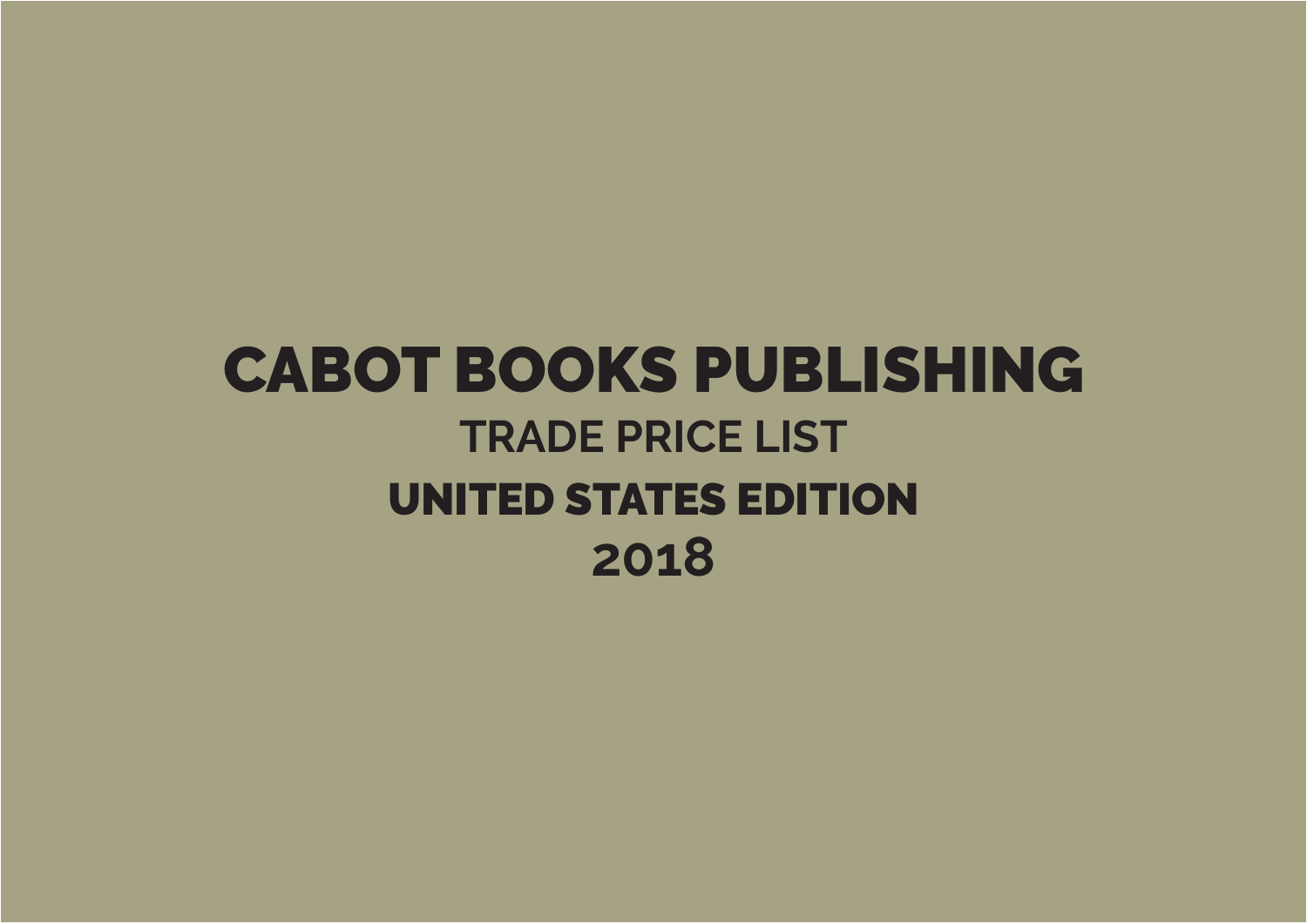| Pub.Ref. Number Book Title |                                                               | <b>List Price</b> | <b>Wholesale Price</b> | <b>Wholesale Price</b> | <b>Wholesale Price</b> | <b>Wholesale Price</b> |
|----------------------------|---------------------------------------------------------------|-------------------|------------------------|------------------------|------------------------|------------------------|
|                            | <b>CHORD BIBLE SERIES</b>                                     |                   | 5+ (40% Discount))     | 10+ (50% Discount)     | 20+ (55% Discount)     | 50+ (60% Discount)     |
| FF01US                     | The Irish Bouzouki Chord Bible: GDAD Irish Tuning             | \$21.95           | \$13.17                | \$10.97                | \$9.88                 | \$8.78                 |
| FF02US                     | The Charango Chord Bible                                      | \$21.95           | \$13.17                | \$10.97                | \$9.88                 | \$8.78                 |
| FF03US                     | The Tenor Mandola Chord Bible                                 | \$21.95           | \$13.17                | \$10.97                | \$9.88                 | \$8.78                 |
| FF04US                     | The Mandocello Chord Bible                                    | \$21.95           | \$13.17                | \$10.97                | \$9.88                 | \$8.78                 |
| FF05US                     | The Tenor Banjo Chord Bible                                   | \$21.95           | \$13.17                | \$10.97                | \$9.88                 | \$8.78                 |
| FF06US                     | The Octave Mandolin Chord Bible                               | \$21.95           | \$13.17                | \$10.97                | \$9.88                 | \$8.78                 |
| FF07US                     | The Irish Tenor Banjo Chord Bible                             | \$21.95           | \$13.17                | \$10.97                | \$9.88                 | \$8.78                 |
| FF08US                     | The Ukulele Chord Bible: Standard C Tuning                    | \$21.95           | \$13.17                | \$10.97                | \$9.88                 | \$8.78                 |
| FF09US                     | The Greek Bouzouki Chord Bible                                | \$21.95           | \$13.17                | \$10.97                | \$9.88                 | \$8.78                 |
| FF10US                     | The Baritone Ukulele Chord Bible                              | \$21.95           | \$13.17                | \$10.97                | \$9.88                 | \$8.78                 |
| FF11US                     | The Venezuelan Cuatro Chord Bible                             | \$21.95           | \$13.17                | \$10.97                | \$9.88                 | \$8.78                 |
| FF12US                     | The Mandolin Chord Bible                                      | \$21.95           | \$13.17                | \$10.97                | \$9.88                 | \$8.78                 |
| FF13US                     | The Irish Bouzouki Chord Bible: GDAE Mandolin Tuning          | \$21.95           | \$13.17                | \$10.97                | \$9.88                 | \$8.78                 |
| FF14US                     | The Tres Cubano Chord Bible                                   | \$21.95           | \$13.17                | \$10.97                | \$9.88                 | \$8.78                 |
| FF15US                     | The Tenor Guitar Chord Bible: Chicago Tuning                  | \$21.95           | \$13.17                | \$10.97                | \$9.88                 | \$8.78                 |
| FF16US                     | The Tenor Guitar Chord Bible: Standard & Irish Tunings        | \$21.95           | \$13.17                | \$10.97                | \$9.88                 | \$8.78                 |
| FF17US                     | The Puerto Rican Cuatro Chord Bible                           | \$21.95           | \$13.17                | \$10.97                | \$9.88                 | \$8.78                 |
| FF18US                     | The Plectrum Banjo Chord Bible                                | \$21.95           | \$13.17                | \$10.97                | \$9.88                 | \$8.78                 |
| FF19US                     | The Bluegrass Banjo Chord Bible: 5-String Open G Tuning       | \$21.95           | \$13.17                | \$10.97                | \$9.88                 | \$8.78                 |
| FF20US                     | The Cavaquinho Chord Bible                                    | \$21.95           | \$13.17                | \$10.97                | \$9.88                 | \$8.78                 |
| FF21US                     | The Cittern Longscale Chord Bible                             | \$21.95           | \$13.17                | \$10.97                | \$9.88                 | \$8.78                 |
| FF22US                     | The Portuguese Coimbra Guitar Chord Bible                     | \$21.95           | \$13.17                | \$10.97                | \$9.88                 | \$8.78                 |
| FF23US                     | The Ukulele Chord Bible: D Tuning                             | \$21.95           | \$13.17                | \$10.97                | \$9.88                 | \$8.78                 |
| FF24US                     | The Portuguese Lisboa Guitar Chord Bible                      | \$21.95           | \$13.17                | \$10.97                | \$9.88                 | \$8.78                 |
| FF25US                     | The Cittern Shortscale Chord Bible                            | \$21.95           | \$13.17                | \$10.97                | \$9.88                 | \$8.78                 |
| FF26US                     | The Renaissance Lute Chord Bible                              | \$21.95           | \$13.17                | \$10.97                | \$9.88                 | \$8.78                 |
| FF27US                     | The Ronroco Chord Bible                                       | \$21.95           | \$13.17                | \$10.97                | \$9.88                 | \$8.78                 |
| FF28US                     | The Walaycho Chord Bible                                      | \$21.95           | \$13.17                | \$10.97                | \$9.88                 | \$8.78                 |
| FF29US                     | The Waldzither Chord Bible                                    | \$21.95           | \$13.17                | \$10.97                | \$9.88                 | \$8.78                 |
| FF30US                     | The Requinto Chord Bible                                      | \$21.95           | \$13.17                | \$10.97                | \$9.88                 | \$8.78                 |
| FF31US                     | The Baritone Guitar Chord Bible: Low B Tuning                 | \$21.95           | \$13.17                | \$10.97                | \$9.88                 | \$8.78                 |
| FF32US                     | The Laud Chord Bible: Traditional Spanish Tuning              | \$21.95           | \$13.17                | \$10.97                | \$9.88                 | \$8.78                 |
| FF33US                     | The Baritone Guitar Chord Bible: Low A Tuning                 | \$21.95           | \$13.17                | \$10.97                | \$9.88                 | \$8.78                 |
| FF34US                     | The Bajo Sexto & Quinto Chord Bible                           | \$21.95           | \$13.17                | \$10.97                | \$9.88                 | \$8.78                 |
| FF35US                     | The Guitar Chord Bible                                        | \$21.95           | \$13.17                | \$10.97                | \$9.88                 | \$8.78                 |
| FF36US                     | The Left-Handed Guitar Chord Bible                            | \$21.95           | \$13.17                | \$10.97                | \$9.88                 | \$8.78                 |
| FF37US                     | The Colombian Tiple Chord Bible: Traditional & Modern Tunings | \$21.95           | \$13.17                | \$10.97                | \$9.88                 | \$8.78                 |